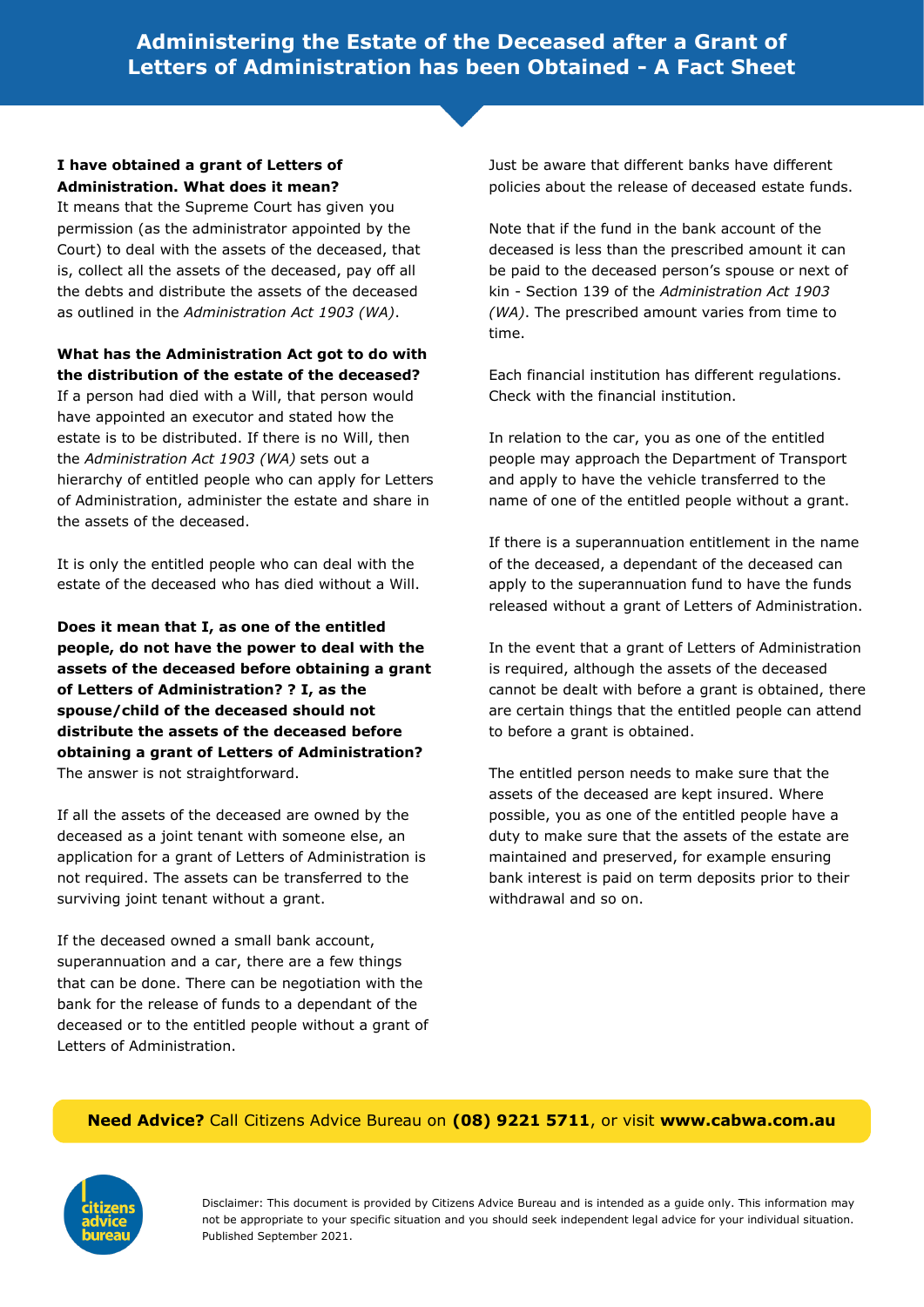There are certain assets of the deceased that you, as one of the entitled people, can deal with before a grant of Letters of Administration is obtained. For example, there may be perishable items of the estate that have to be dealt with immediately or animals and farm products that need your immediate attention.

Once a grant of Letters of Administration is obtained, you will be reimbursed for any reasonable expenses incurred when administering the estate. Make sure you keep receipts for all expenses you have incurred on behalf of the estate.

If there are assets in the sole name of the deceased, then those assets, such as bank accounts, should be frozen. If the deceased has loans or mortgage payments due, the financial institutes should not try to get someone else (for example, a spouse or beneficiary) to pay those debts of the deceased.

It is advisable to send a certified copy of the death certificate to all the financial institutes, utility service providers, and shires notifying them that the person has passed away.

On receiving such notification, all the agencies which have received the notifications should then cease deducting payments from the account of the deceased person, such as taking out mortgage payments from the deceased's account or making a direct debit from the account of the deceased.

### **Are you saying that I, as the spouse or child of the deceased, am not personally liable for the debts of the deceased when the debt is in the sole name of the deceased?**

If you were the guarantor or surety on a loan that the deceased had, then you may be liable  $-$  this depends on the agreement between parties.

If the debit is in the sole name of the deceased, the financial institutes cannot ask the spouse or children of the deceased to make payments or settle the loan of the deceased. Once the debtor is dead, the debt is a debt of the estate, not the debt of the surviving spouse or other beneficiaries of the estate.

## **As the administrator of the estate of the deceased am I entitled to be paid for the time I spend in administering the estate of the deceased?**

You, as the administrator appointed by the Court, cannot invoice the estate for the time spent administering the estate unless you are a lawyer.

Note that you will be reimbursed for any expenses incurred, for example you will be reimbursed for paying the filing fees when filing the application for Letters of Administration, but you cannot invoice the estate for the time you spend administering the estate.

If all the entitled people agree that the administrator should be paid, then the administrator can be paid for their time and effort in administering the estate.

Note that you will be reimbursed for all reasonable expenses incurred in the administration of the estate.

## **As an administrator appointed by the Supreme Court of Western Australia can I distribute the estate as I think fit?**

No, you do not have the power to do this. The estate, after all debts have been paid, must be distributed as set out in the *Administration Act 1903 (WA)*.

If the entitled people agree, then the distribution of the estate can be changed by the parties signing a Deed of Family Arrangement.

## **Need Advice?** Call Citizens Advice Bureau on **(08) 9221 5711**, or visit **www.cabwa.com.au**

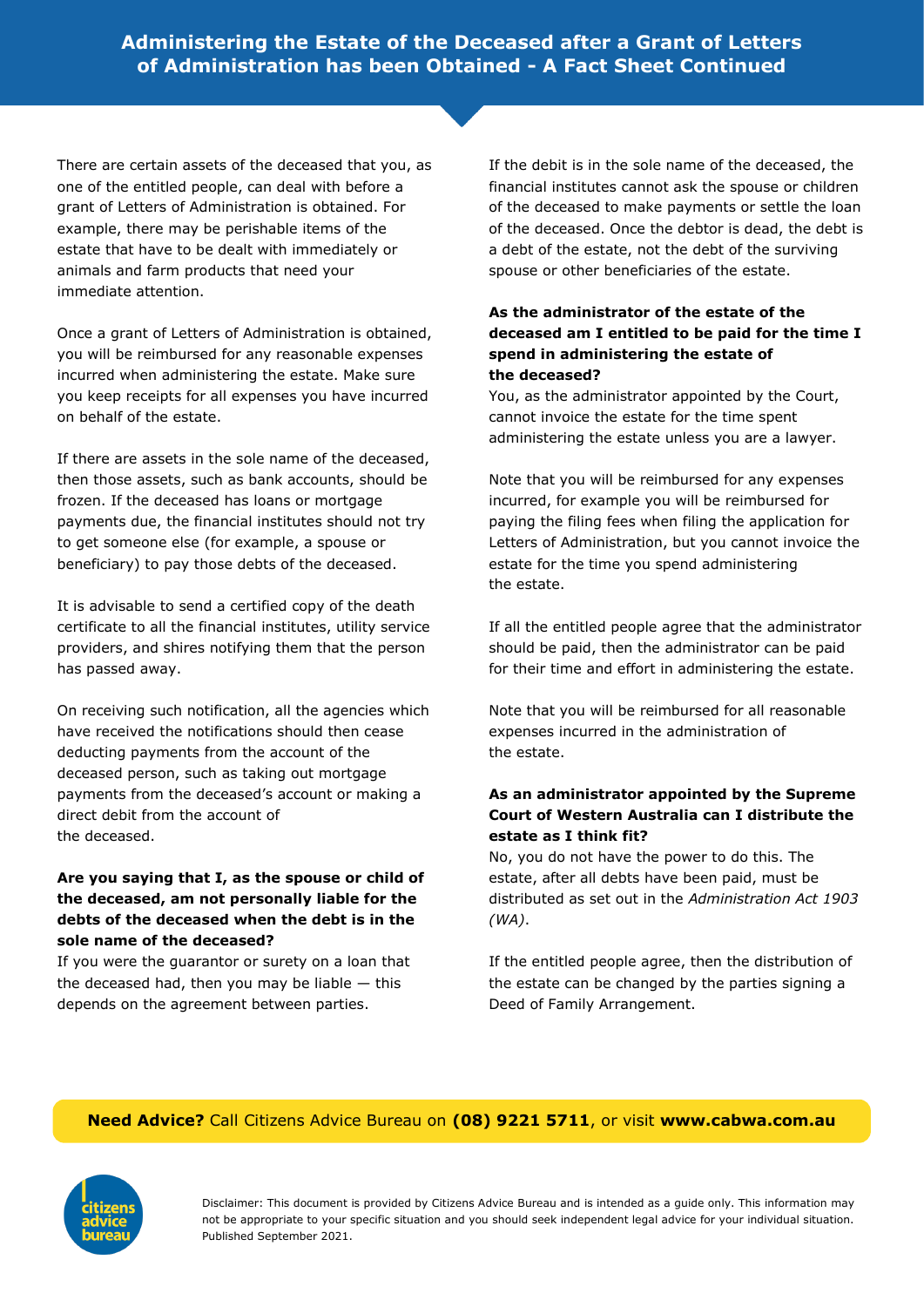If there is no agreement and a party wants to change the distribution of the estate as set out in the *Administration Act 1903* (*WA)*, then Supreme Court action has to be commenced. You as the administrator will be joined as a party to such Court action and the estate funds will be used for you to defend/respond to the Court action. At CAB we draft Deeds of Family Arrangement.

### **How do I deal with the assets of the deceased once I have obtained a grant of Letters of Administration?**

You as the administrator appointed by the Court should collect all the assets of the deceased and make a list of all the assets and liabilities (that you know) of the deceased.

Maintain the assets of the deceased, that is, keep the assets of the deceased in good repair and pay any insurance due (you will be reimbursed later). You as the administrator must maximise the returns of the estate.

### **What is the first task I have to attend to?**

The first task would be to get a few certified copies of the Letters of Administration parchment.

Take or send the certified copies of the parchment to the financial institutes where the deceased had accounts. The accounts can then be unfrozen. You can then open a new estate account and transfer the funds into the estate account.

#### **What is an estate account?**

An estate account is an account opened in the name of the deceased, for example the account name would be noted as "the Estate of John Smith", not an account under the name of John Smith.

**Must the estate account be opened in the same bank where the deceased had an account?** No, that is not the case.

You can open an estate account in the same bank where the account currently exists or open an estate account in another bank. Once an estate account has been opened you can transfer the funds in the frozen account into the newly opened estate account.

### **What is the next thing to do?**

You must write to all agencies which are holding assets of the deceased.

Include a certified copy of the Letters of Administration parchment and request that the funds to be transferred to the estate account.

Let us take this example: If according to the *Administration Act (1903) WA* all the assets are to be distributed to the three children of the deceased but there are shares and the three beneficiaries want the shares to be sold and the funds distributed to the three beneficiaries, then this needs to be attended to. The shares have to be sold and the funds deposited into the estate account to be distributed when the final distribution is made.

It is important to keep a record of all the transactions you carry out on behalf of the estate of the deceased.

**Let us assume that according to the Administration Act (1903) WA there are three beneficiaries who are entitled to the estate equally and the deceased had a house. All of the beneficiaries agree that one of the beneficiaries is to get the house absolutely. Is there an option for this to take place?**

If the entitled people agree, then the entitled people, and you as the administrator (having obtained a grant of Letters of Administration) can enter into a Deed of Family Arrangement to change the manner in which the assets of the estate will be distributed.

## **Need Advice?** Call Citizens Advice Bureau on **(08) 9221 5711**, or visit **www.cabwa.com.au**

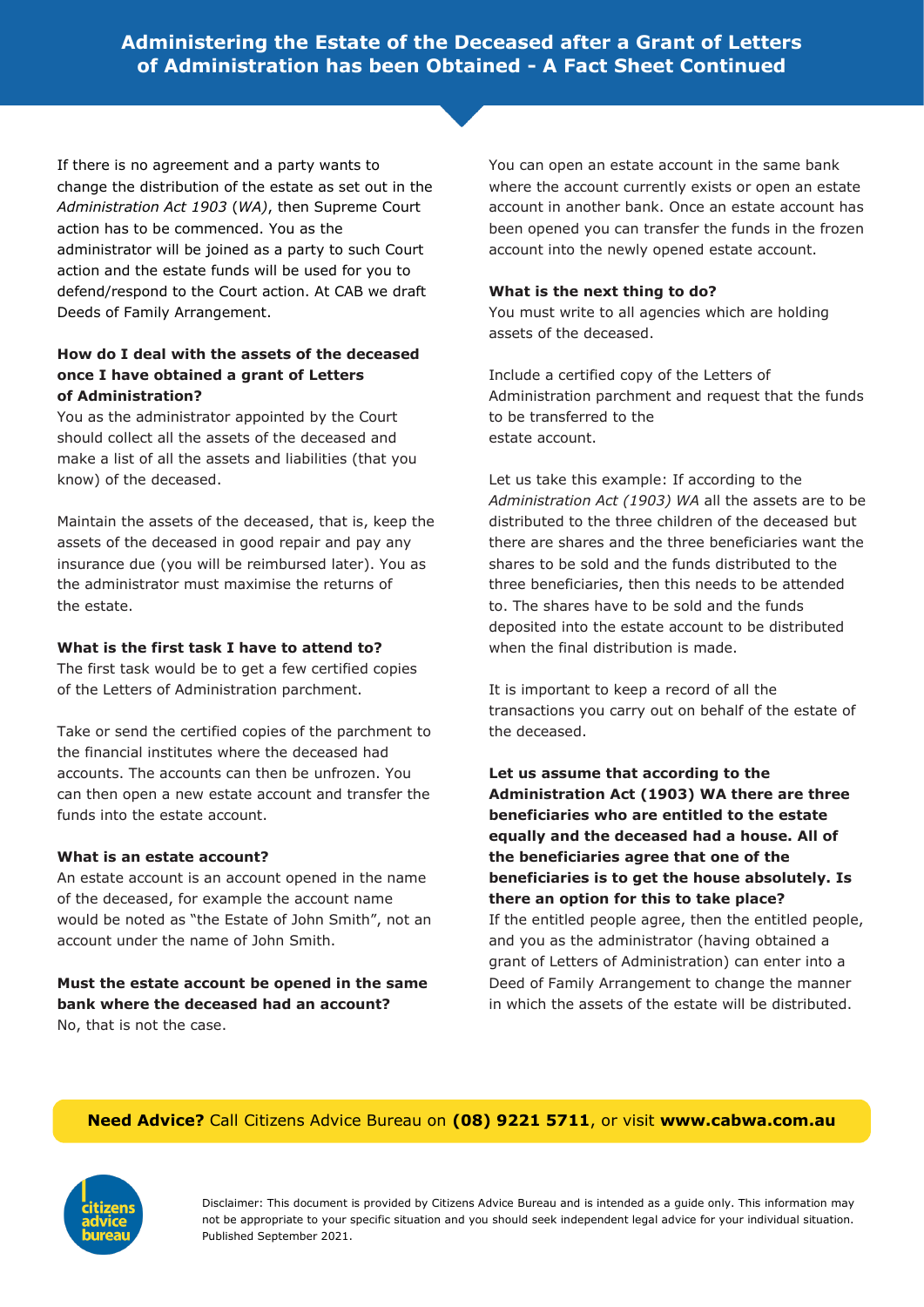You can only enter into a Deed of Family Arrangement after a grant of Letters of Administration has been obtained. At CAB we do draft Deeds of Family Arrangement.

## **How do I deal with a property registered in the sole name of the deceased?**

The property has to be sold and the net proceeds transferred into the estate account. If a beneficiary wants to purchase the property then the parties can enter into a Deed of Family Arrangement.

You as the administrator can personally sell the property or you can have this task attended to by a real estate agent. The fees for the service of the real estate agent and settlement agent should come out of the estate account.

### **How do I deal with the debts of the deceased?**

All debts of the deceased should be paid first before the estate is distributed, but do not attend to this immediately after the grant of Letters of Administration has been obtained.

Paying off all the debts of the estate and distributing the assets of the deceased should be the last task you attend to as the administrator.

It is advisable to place a Section 63 Notice first.

## **What is a Section 63 Notice?**

A section 63 Notice is a notice that the administrator can place in the Death Notice section of the West Australian newspaper and the Government Gazette. The Notice would state that you have obtained a grant of Letters of Administration and that you are now the administrator of the estate. If the deceased owes anyone a debt, the creditor must come forward within one month of the Section 63 Notice to put forward their claim.

If a creditor does not do this within that timeframe, then the administrator can distribute the assets in accordance with the terms of the grant of Letters of Administration.

### **Is there any other thing I have to attend to?**

There is no death tax in Australia but the estate may be liable for income tax or capital gains tax.

It is advisable to contact a tax agent or an accountant to find out if the estate has to submit a final income tax return. Get advice if there are any other tax liabilities of the estate.

If there is a need to submit a final income tax return, get this done and pay any estate tax liability due. If the tax agent or the accountant advises that there is no need to submit a final income tax return, get this information in writing from the tax agent or accountant.

## **If you as the administrator have finalised the estate, and a tax debt has to be paid, the tax debt has to be settled using your personal funds if the beneficiaries refuse to pay the tax debt.**

The estate may be liable for capital gains tax or other taxes. Note that there may be tax liabilities for assets sold two years after the death of the deceased.

## **Can an interim distribution be made to the beneficiaries?**

You can make an interim distribution but you need to be satisfied that funds will be available to pay the debts of the estate as all debts of the estate have to be paid first, before the estate is distributed.

### **What if there are more debts than assets in the estate?**

The estate is a bankrupt estate. Get legal advice on how to administer a bankrupt estate.

## **Need Advice?** Call Citizens Advice Bureau on **(08) 9221 5711**, or visit **www.cabwa.com.au**